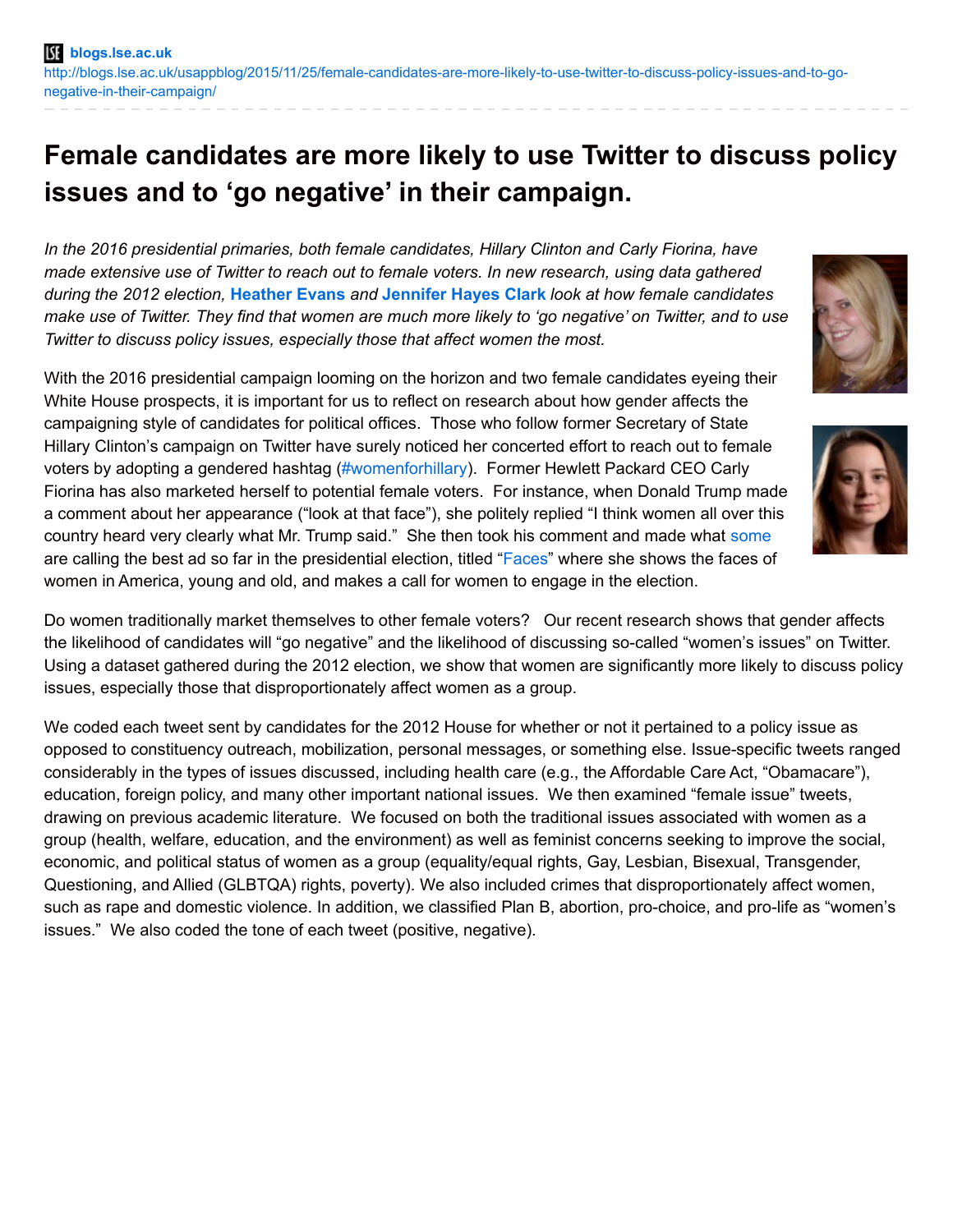|   |                                                                                 | Home Find &                        |
|---|---------------------------------------------------------------------------------|------------------------------------|
|   | C & C Line http://www.com/home<br>with Scopy My Stuffy Wab Designy dealnews.com |                                    |
|   |                                                                                 |                                    |
|   |                                                                                 |                                    |
|   |                                                                                 |                                    |
|   | What are you doing?                                                             |                                    |
|   |                                                                                 |                                    |
|   |                                                                                 | update<br>Rec                      |
|   |                                                                                 | Replies                            |
|   |                                                                                 | tulin mandymelton: was gravel on y |
| m |                                                                                 |                                    |
|   |                                                                                 |                                    |

*Credit: Andy [Melton](https://www.flickr.com/photos/trekkyandy/2247781640) (Flickr, CC-BY-SA-2.0)*

Our [research](http://apr.sagepub.com/content/early/2015/08/20/1532673X15597747.abstract) shows that first, unlike previous research on gender and campaigning, women are significantly more likely to go negative. Female candidates are also more likely to discuss issues in general, especially "female issues." We also find that the context of the race influences what female candidates talk about. When additional women are added to the race, the number of negative tweets and the number of issue tweets increase. At the same time, however, adding more women to a race decreases the number of tweets sent about "female issues."

These results demonstrate that women seeking seats in the US House act differently than their male counterparts on Twitter. Women are using Twitter like the "out-party" typically uses new social media. They also discuss women's issues when they are running as the only woman in the race. When additional women are added to the contest, women are less likely to talk about these issues possibly because they are not as distinguishable from their female competitors.

This doesn't necessarily mean that women seeking the presidency tweet in this fashion. Future research should establish whether this is the case, especially since we may see female nominees for the presidency in 2016. If both Hillary Clinton and Carly Fiorina become their party's nominees, we may see fewer mentions of "women's issues" by each on Twitter.

This article is based on the paper "You Tweet Like a Girl!" How Female [Candidates](http://apr.sagepub.com/content/early/2015/08/20/1532673X15597747.abstract) Campaign on Twitter' in Americar. *Politics Research.*

*Please read our comments policy before [commenting.](http://blogs.lse.ac.uk/usappblog/comments-policy/)*

Note: This article gives the views of the author, and not the position of USAPP-American Politics and Policy, nor the *London School of Economics.*

*Shortened URL for this post:* **<http://bit.ly/1IgMMCT>**

\_\_\_\_\_\_\_\_\_\_\_\_\_\_\_\_\_\_\_\_\_\_\_\_\_\_\_\_\_\_\_\_\_